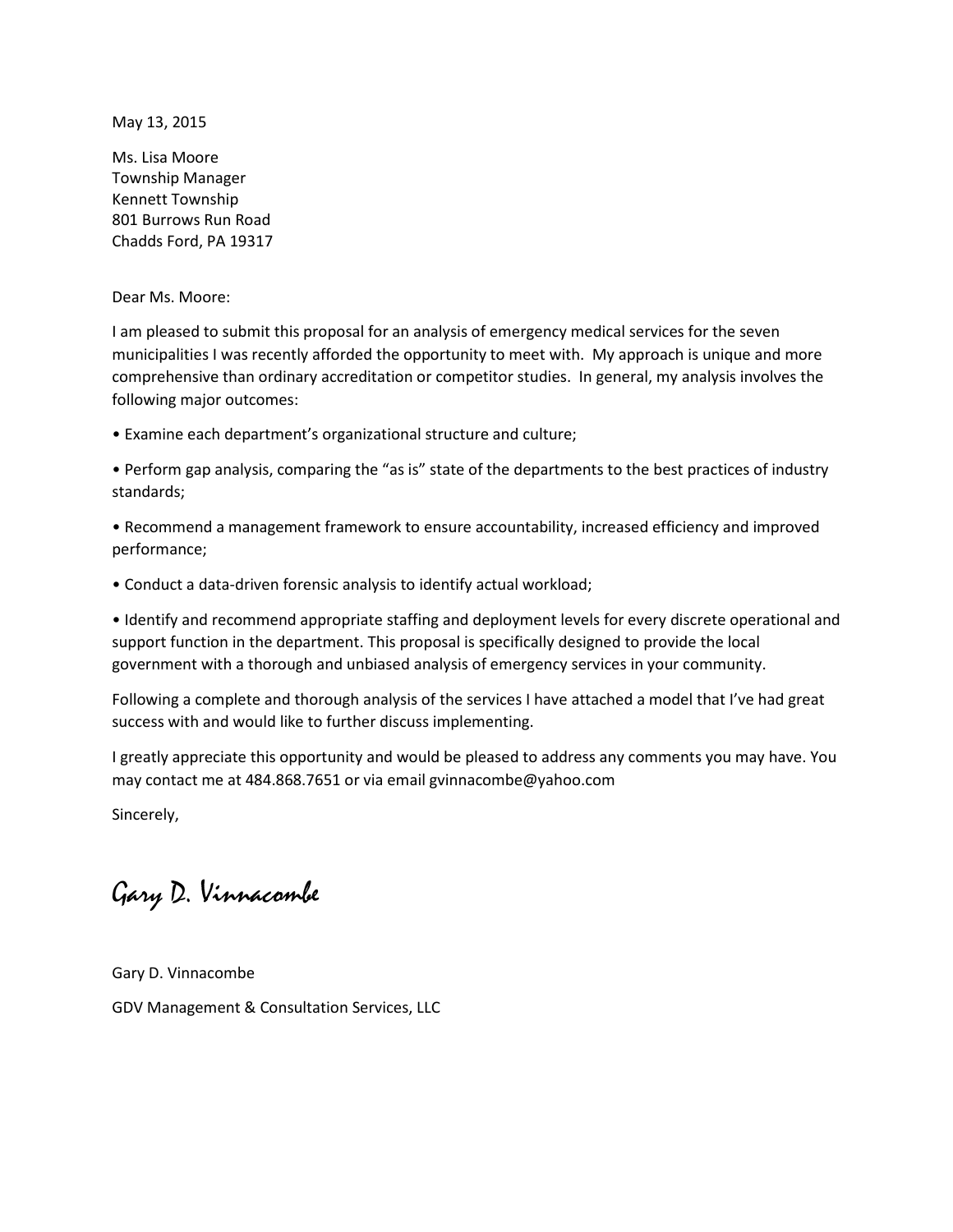# **Gary Vinnacombe**

Gary Vinnacombe comes to you with 16 years of experience in emergency medical services. He currently serves as the Regional EMS Director for one of the nation's largest event



medical services companies. Gary previously served for 11 years as the Deputy EMS Chief for a large hospital-based EMS agency in Southeastern Pennsylvania. In addition to his role as Deputy EMS Chief, he has worked as an instructor for the municipal police academy and community college EMS programs, a tactical medical operator on the county ERT/SWAT team, and has consulted in EMS systems development for numerous fire department-based EMS services. Gary currently holds an associate's degree in nursing and is nearing completion of a bachelor's degree in emergency and disaster management. Additionally, Gary holds several certificates in leadership, emergency preparedness and planning, and mass casualty incident response.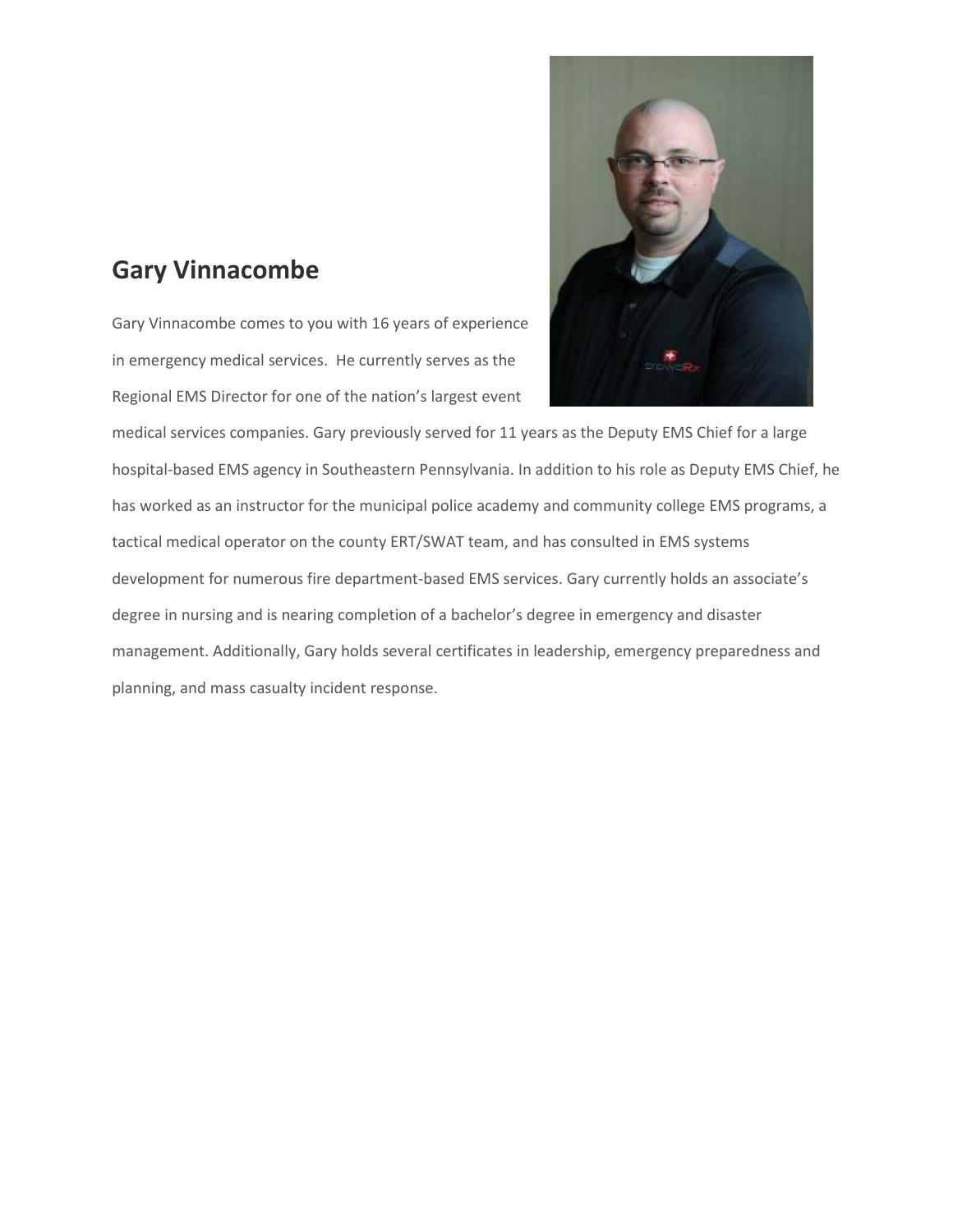#### **Phase 1 - Operations Review**

Using information received from the associated emergency medical services agencies a review will be conducted to evaluate the deployment of emergency resources. I will evaluate equipment, maintenance, records, policies, procedures, mapping, implemented technology and innovations, facilities, training, and staff to create recommendations for future service delivery. I will regularly meet with the elected and appointed officials as well as identified community leaders to determine the outcome they are seeking from deployment of resources. Observations and recommendations will be developed around key performance and analysis areas in the completion of the report and include:

• Comprehensive Data Analysis o Incident Type Workload o Response Time of Unit Workload o Analysis of Third Party Billing agency and/or collection agency o Analysis of Busiest Hour

• Governance and Administration

- o Organizational Structure
- o Organizational Leadership o Staffing and Deployment
- o External Relationships
- Organizational Behavior/Management/Processes
- o Time Allocation of Staff
- o Organizational Communication
- o Strategic Planning
- o Performance Measurement
- Financial Resources (Operating and Capital Resources)
- Risk Management/All hazards approach to community protection (EMS specific)

I will review the current locations of deployed equipment and stations with recommendations developed for the future. Key to making these determinations will be response time for dispatched units and call density.

Fire Departments provide emergency medical services in addition to fire suppression duties. In this project I will analyze EMS call data to provide a comprehensive review of emergency medical services including a detailed analysis of workloads and response times. The analysis of the workloads will begin with an in-depth study of the types of calls handled and their severity. The goal is to explicate the fundamental nature of the emergency medical challenge faced by the seven community's Fire Departments. We will pay special attention to the most critical emergencies such as cardiac arrests and serious vehicular accidents.

For each call type, I will determine the time spent on-scene and the manpower personnel who worked the scene. These data will be aggregated to determine an overall average total time spent on fire calls per 24-hour period for each ambulance company and the unit hour utilization (UHU). We will document any dramatic variations by time of day and day of week as well as seasonal variations. Response time is an important statistic in emergency service systems. We will determine not only average response time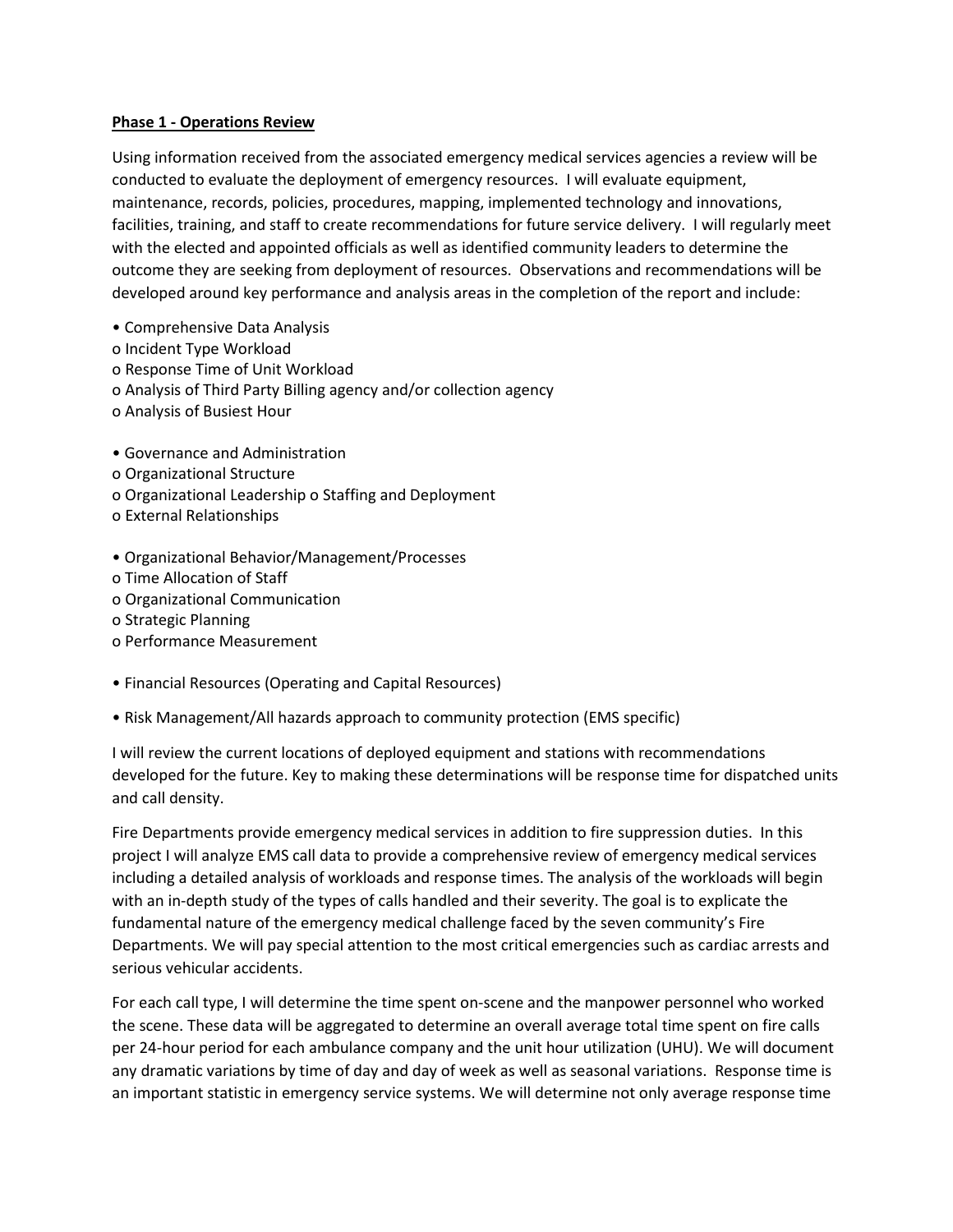but also the distribution of response times for different call categories. We will also identify and review calls that experienced unusually long response times.

## **Phase 2 – Solution Design**

Based on information gathered from Phase 1, a detailed report will be compiled citing findings from the Operations Review. Recommendations will be made to best suit the needs of the agencies currently providing the emergency medical services as well as the currently municipalities contracted to receive these services.

## **Phase 3 – Implementation**

Our team (committee and consultant) will implement the solution in a seamless manner that will be transparent to daily operations. This phase also marks the beginning of the municipalities' management of emergency medical services and the completion of the solution project as we enter the operations and management stage.

## **Phase 4 – Management and Support**

This is the final phase and ongoing through the life of the service. I will oversee services and functionality as agreed upon by all parties in the solution phase. Services and functionality may include:

- Monthly, quarterly, and annual reviews of department operating expenses
- Monthly, quarterly, and annual reviews of department third party billing
- Quarterly reviews of maintenance records
- Semi-annual review of deployment strategies and staffing patterns
- All payroll and accounting distribution and management

Benefits for choosing my services for your EMS management solution include:

- Reduced monthly costs for consulting and oversight activities
- -Insure accountability and transparency with EMS business partners
- -On going commitment to industry best practices
- -Delivery of superior customer service and support
- Flexibility to adapt solution to business environment, operations, and growth

## **Meetings**

I will be available regularly to meet with the elected and appointed officials, EMS agency representatives, prospective EMS agency representatives (if applicable), and other parties as requested by the committee. Meetings are billed hourly and include one hour of round trip travel time and one hour preparation time.